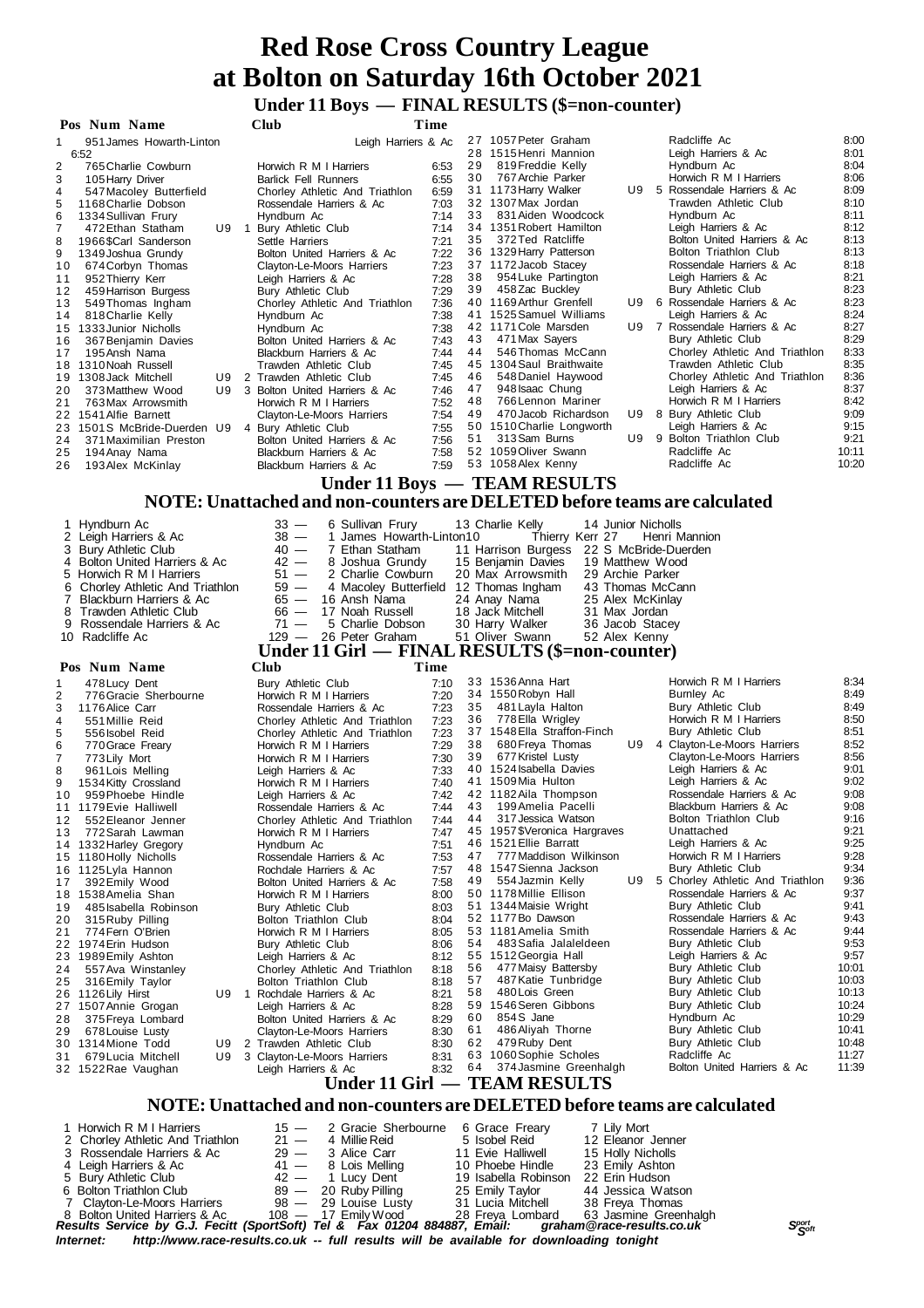#### **Under 13 Boys — FINAL RESULTS (\$=non-counter)**

|     | Pos Num Name          | <b>Club</b>                                         | Time  |    |                         |                                |       |
|-----|-----------------------|-----------------------------------------------------|-------|----|-------------------------|--------------------------------|-------|
|     | 962 Thomas Amaral     | Leigh Harriers & Ac                                 | 11:16 |    | 18 490 Oliver Cooper    | Bury Athletic Club             | 13:52 |
| 2   | 201 Samuel Aspey      | Blackburn Harriers & Ac                             | 11:25 | 19 | 1316 Harry Jordan       | Trawden Athletic Club          | 13:57 |
|     | 565 Henry Ward        | Chorley Athletic And Triathlon                      | 11:45 | 20 | 492 Patrick Yates       | Bury Athletic Club             | 13:59 |
|     | 566 Max Winstanley    | Chorley Athletic And Triathlon                      | 12:27 | 21 | 489 Kian Bleakley       | Bury Athletic Club             | 14:02 |
| 5.  | 1347 SRhys Davies     | Scunthorpe Harriers AC                              | 12:28 | 22 | 1535 Francis Crossland  | Horwich R M I Harriers         | 14:07 |
| 6   | 109 William Pease     | <b>Barlick Fell Runners</b>                         | 12:36 | 23 | 378 Micheal Ratchford   | Bolton United Harriers & Ac    | 14:08 |
|     | 963 Alexander Glenn   | Leigh Harriers & Ac                                 | 12:39 | 24 | 212 Loucas Lancashire   | Blackburn Harriers & Ac        | 14:24 |
| 8   | 1348 \$ Aaron Davies  | Scunthorpe Harriers AC                              | 12:41 | 25 | 558 Daniel Allchurch    | Chorley Athletic And Triathlon | 14:37 |
| 9   | 203 Liam Bennison     | Blackburn Harriers & Ac                             | 12:52 | 26 | 562 Joshua Ingham       | Chorley Athletic And Triathlon | 14:39 |
| 10  | 781 Mark Titmuss      | Horwich R M I Harriers                              | 13:00 | 27 | 563 Jack McCann         | Chorley Athletic And Triathlon | 15:32 |
| 11  | 215 Callum Singleton  | Blackburn Harriers & Ac                             | 13:04 |    | 28 1188 Elliot Webster  | Rossendale Harriers & Ac       | 15:39 |
| 12  | 206 George Camara     | Blackburn Harriers & Ac                             | 13:24 |    | 29 1318 Henry Robinson  | Trawden Athletic Club          | 16:09 |
| 13  | 1186 Francis Vidler   | Rossendale Harriers & Ac                            | 13:25 | 30 | 106 Garth Duffy         | <b>Barlick Fell Runners</b>    | 16:21 |
| 14  | 108 Toby Nixon        | <b>Barlick Fell Runners</b>                         | 13:27 |    | 31 1061 Harley Porter   | Radcliffe Ac                   | 17:10 |
| 1.5 | 376 Nathaniel Knowles | Bolton United Harriers & Ac                         | 13:33 |    | 32 878S John            | Hyndburn Ac                    | 17:58 |
| 16  | 1335 Harry Yates      | Horwich R M I Harriers                              | 13:36 |    | 33 1128 Joshua Clowes   | Rochdale Harriers & Ac         | 18:24 |
| 17  | 559 Matthew Coleman   | Chorley Athletic And Triathlon                      | 13:43 |    | 34 1185 Toby Steel      | Rossendale Harriers & Ac       | 18:56 |
|     |                       | $\mathbf{r}$ $\mathbf{r}$ $\mathbf{r}$ $\mathbf{r}$ |       |    | <b>THE LAT DECIT HO</b> |                                |       |

#### **Under 13 Boys — TEAM RESULTS**

 **Under 13 Girl — FINAL RESULTS (\$=non-counter)**

#### **NOTE: Unattached and non-counters are DELETED before teams are calculated**

- 1 Blackburn Harriers & Ac 18 2 Samuel Aspey 7 Liam Bennison 9 Callum Singleton<br>2 Chorley Athletic And Triathlon 22 3 Henry Ward 4 Max Winstanley 15 Matthew Coleman
- 2 Chorley Athletic And Triathlon 22 3 Henry Ward 4 Max Winstanley 15 Matthew Coleman 3 Horwich R M I Harriers 42 8 Mark Titmuss 14 Harry Yates 20 Francis Crossland 3 Horwich R M I Harriers 42 - 8 Mark Titmuss 14 Harry Yates 20 Francis Cross 45 - 8 Milliam Pease 12 Toby Nixon 28 Garth Duffy
- 
- 
- 5 Bury Athletic Club 53 16 Oliver Cooper 18 Patrick Yates 19 Kian Bleak<br>6 Rossendale Harriers & Ac 69 11 Francis Vidler 26 Elliot Webster 32 Toby Steel **Rossendale Harriers & Ac**

## 42 - 8 Mark Titmuss<br>
42 - 8 Mark Titmuss<br>
45 - 5 William Pease 12 Toby Nixon 28 Garth Duffy<br>
5 Bury Athletic Club 53 - 16 Oliver Cooper 18 Patrick Yates 19 Kian Bleakley<br>
6 Rossendale Harriers & Ac 69 - 11 Francis Vidler 2

| Pos Num Name | Club | Time |
|--------------|------|------|

| 1<br>2         | 974 Gabriella Taylor<br>684 Eliena Lusty |       | Leigh Harriers & Ac<br>Clayton-Le-Moors Harriers | 12:40<br>12:52 | 24<br>25 | 90<br>68 |
|----------------|------------------------------------------|-------|--------------------------------------------------|----------------|----------|----------|
| 3              | 221 Agatha Taylor                        |       | Blackburn Harriers & Ac                          | 12:57          | 26       | 150      |
| 4              | 217 Hannah Davies                        |       | Blackburn Harriers & Ac                          | 13:01          | 27       | 135      |
| 5              | 783 Georgia Clarkson                     |       | Horwich R M I Harriers                           | 13:08          | 28       | 155      |
|                |                                          |       |                                                  |                | 29       | 78       |
| 6              | 496 Faye Gribbin                         |       | Bury Athletic Club                               | 13:09          | 30       | 96       |
| $\overline{7}$ | 1999\$Aimee Harling                      | U13 1 | Blackpool Wyre & Fylde Ac                        | 13:13          |          |          |
| 8              | 685 Bella McCredie                       |       | Clayton-Le-Moors Harriers                        | 13:16          | 31       | 78       |
| 9              | 381 Scarlett Thompson                    |       | Bolton United Harriers & Ac                      | 13:17          | 32       | 118      |
| 10             | 971 Scarlett Jarvis                      |       | Leigh Harriers & Ac                              | 13:28          | 33       | 49       |
| 11             | 682 Lottie Hesketh                       |       | Clayton-Le-Moors Harriers                        | 13:39          | 34       | 78       |
| 12             | 786 Grace Mort                           |       | Horwich R M I Harriers                           | 13:42          | 35       | 97       |
| 13             | 570 Isabel Goodman                       |       | Chorley Athletic And Triathlon                   | 13:49          | 36       | 68       |
| 14             | 113 Lily Nixon                           |       | <b>Barlick Fell Runners</b>                      | 14:05          | 37       | 78       |
| 15             | 970 Jessica Hodgkinson                   |       | Leigh Harriers & Ac                              | 14:30          | 38       | 68       |
| 16             | 1190 Ruby Cleaver                        |       | Rossendale Harriers & Ac                         | 14:31          | 39       | 97       |
| 17             | 319 Jessica Taylor                       |       | Bolton Triathlon Club                            | 14:47          | 40       | 97       |
| 18             | 569 Maisie Geary                         |       | Chorley Athletic And Triathlon                   | 14:48          | 41       | 119      |
| 19             | 893 Lucy Pepper                          |       | Hyndburn Ac                                      | 14:50          | 42       | 38       |
| 20             | 1194 Xara Lewis                          |       | Rossendale Harriers & Ac                         | 14:57          | 43       | 133      |
| 21             | 567 Paige Kelly                          |       | Chorley Athletic And Triathlon                   | 14:58          | 44       | 37       |
| 22             | 218 Tamzin Osborne                       |       | Blackburn Harriers & Ac                          | 14:58          | 45       | 151      |
|                | 23 1129 Lottie Peacocke                  |       | Rochdale Harriers & Ac                           | 15:01          |          |          |

 **Under 13 Girl — TEAM RESULTS**

#### **NOTE: Unattached and non-counters are DELETED before teams are calculated**

| 1 Clavton-Le-Moors Harriers | $19 - 2$ Eliena Lustv   | 7 Bella McCredie  | 10 Lottie Hesketh |
|-----------------------------|-------------------------|-------------------|-------------------|
| 2 Leigh Harriers & Ac       | 24 — 1 Gabriella Tavlor | 9 Scarlett Jarvis | 14 Jessica Hodgl  |
| 3 Blackburn Harriers & Ac   | $28 - 3$ Agatha Taylor  | 4 Hannah Davies   | 21 Tamzin Osbor   |

- 
- 
- 
- **Bolton United Harriers & Ac**
- 24 1 Gabriella Taylor 9 Scarlett Jarvis 14 Jessica Hodgkinson<br>28 3 Agatha Taylor 4 Hannah Davies 21 Tamzin Osborne 3 Blackburn Harriers & Ac  $\overline{28} - 3$  Agatha Taylor  $\overline{4}$  Hannah Davies 21 Tamzin Osborne<br>4 Horwich R M I Harriers  $\overline{44} - 5$  Georgia Clarkson 11 Grace Mort 28 Evie Parker
	-
	- -

4 Horwich R M I Harriers **44 - 5** Georgia Clarkson 11 Grace Mort 28 Evie Parker<br>5 Chorley Athletic And Triathlon 49 - 12 Isabel Goodman 17 Maisie Geary 20 Paige Kelly 5 Chorley Athletic And Triathlon 49 — 12 Isabel Goodman 17 Maisie Geary 20 Paige Kelly 6 Rossendale Harriers & Ac 65 - 15 Ruby Cleaver 19 Xara Lewis 31 Eliza Boon<br>7 Bolton United Harriers & Ac 92 - 8 Scarlett Thompson 41 Jessica Swales 43 Cerys Jones

- 
- 
- 
- 

# 3 Annabelle Hoyle

2 4 902Lea Woodcock Hyndburn Ac 15:28 2 5 688Georgia Tregay Clayton-Le-Moors Harriers 15:52 2 8 2 6 15:56 15:56 Leigh Harriers & Ac 15:56<br>2 Amber Pilkington 15:58 Bolton Triathlon Club

2 Bolton Triathlon Club 15:58<br>
Rarlick Fell Runners 16:01 2 7 2 7 7 7 8 7 8 8 9 16:10 7 7 8 9 16:10<br>16:14 9 2 9 2 9 2 9 2 16:14 9 16:14 9 2 16:14 3 0 969Olivia Copper Leigh Harriers & Ac 16:14 3 1 788Charlotte Vickers Horwich R M I Harriers 16:16 3 2 1189Eliza Boon Rossendale Harriers & Ac 16:25 3 3 493Tia Buckley Bury Athletic Club 16:28 3 4 784Gabriella Collings Horwich R M I Harriers 16:33 5 16:40 5 Melissa Walker Leigh Harriers & Ac 16:40<br>16:58 9 Ava Wright Clayton-Le-Moors Harriers 3 6 689Ava Wright Clayton-Le-Moors Harriers 16:58 5 1 7:11<br>3 7:11 7:11 Horwich R M I Harriers 17:11<br>3 17:16 6 7:16 Roke Clayton-Le-Moors Harriers 17:16 Clayton-Le-Moors Harriers 17:16<br>Leigh Harriers & Ac 17:19 3 9 976Lily Watkins-Wilson Leigh Harriers & Ac 17:19 4 0 972Eva Melling Leigh Harriers & Ac 17:29 Rossendale Harriers & Ac 4 2 380Jessica Swales Bolton United Harriers & Ac 17:56 1 Rebecca EssexCrosby Horwich R M I Harriers 18:03<br>9 Cerys Jones 18:09 Bolton United Harriers & Ac 18:09 4 4 379Cerys Jones Bolton United Harriers & Ac 18:09 Leigh Harriers & Ac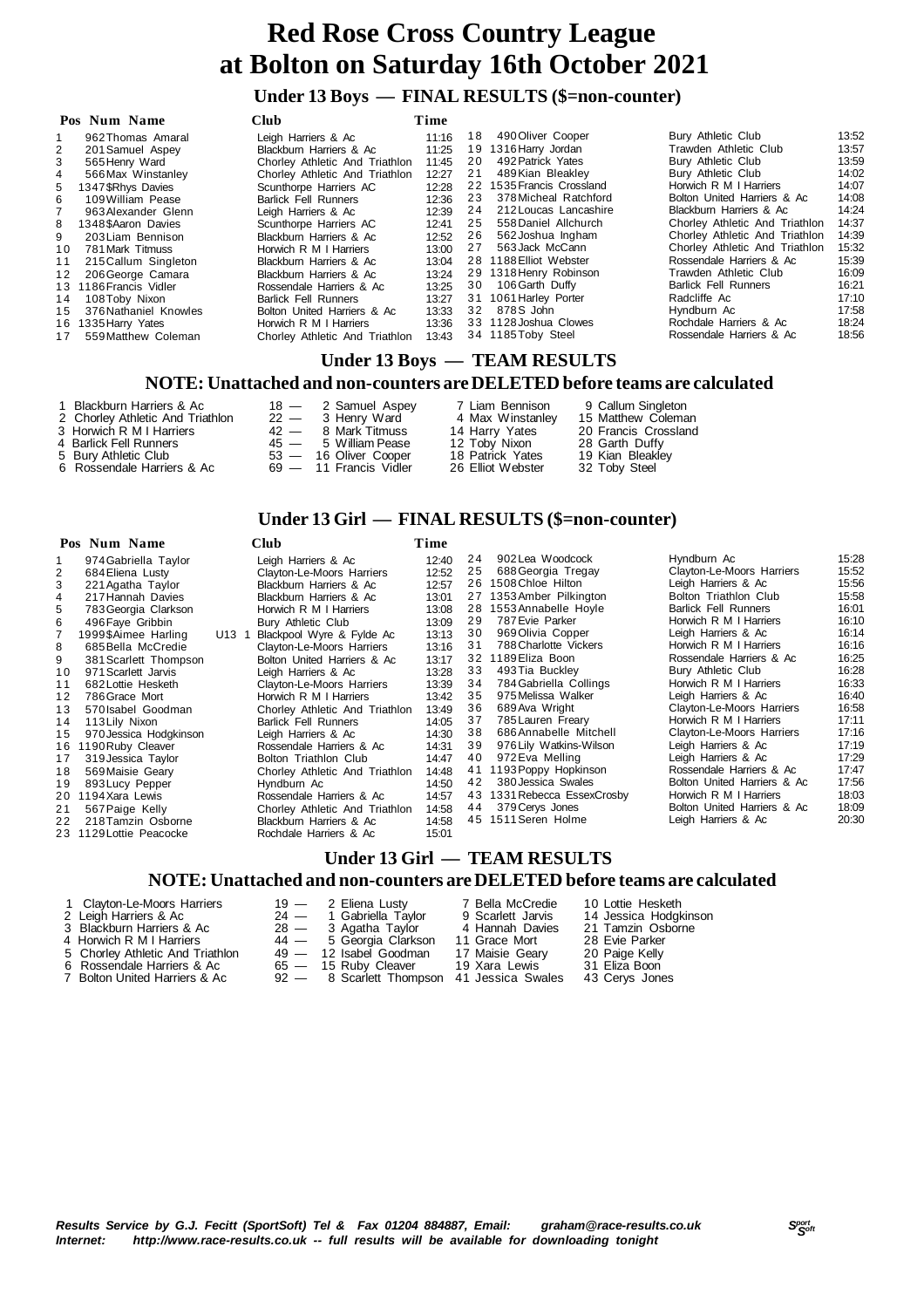#### **Under 15 - Boys — FINAL RESULTS (\$=non-counter)**

|    | Pos Num Name             |                   | Club                           | Time  |    |                        |                                |       |
|----|--------------------------|-------------------|--------------------------------|-------|----|------------------------|--------------------------------|-------|
|    | 1962 \$Jack Sanderson    |                   | Settle Harriers                | 14:17 | 17 | 498 Finley Collings    | Bury Athletic Club             | 17:20 |
| 2  | 1130 Harry Peacocke      |                   | Rochdale Harriers & Ac         | 14:40 | 18 | 501 Adam Warren        | Bury Athletic Club             | 17:39 |
| 3  | 578 Jack Lamb            |                   | Chorley Athletic And Triathlon | 14:46 | 19 | 499 Thomas Donnelly    | Bury Athletic Club             | 17:40 |
|    | 572 Marcus Thomasson     |                   | Chorley Athletic And Triathlon | 14:55 | 20 | 789Ted Billington      | Horwich R M I Harriers         | 17:59 |
| 5  | 1345 SKieran Davies      | U <sub>15</sub> 1 | Scunthorpe Harriers AC         | 14:57 | 21 | 981 Ethan Jeffries     | Leigh Harriers & Ac            | 18:04 |
| 6  | 228 Daniel Smith         |                   | Blackburn Harriers & Ac        | 15:10 |    | 22 1195 James Bovd     | Rossendale Harriers & Ac       | 18:05 |
|    | 223 Oliver Gill          |                   | Blackburn Harriers & Ac        | 15:16 | 23 | 690 Caleb Tregay       | Clayton-Le-Moors Harriers      | 18:07 |
| 8  | 573 Matthew Allchurch    |                   | Chorley Athletic And Triathlon | 15:56 | 24 | 983 Eddie Sanderson    | Leigh Harriers & Ac            | 18:33 |
| 9  | 979 Ethan Davies         |                   | Leigh Harriers & Ac            | 16:00 | 25 | 320 Glvn Dawson        | Bolton Triathlon Club          | 19:05 |
| 10 | 230 Ben Stratton         |                   | Blackburn Harriers & Ac        | 16:18 | 26 | 984 George Thompson    | Leigh Harriers & Ac            | 19:17 |
| 11 | 114 Logan McCredie       |                   | <b>Barlick Fell Runners</b>    | 16:22 | 27 | 225 Callum Osborne     | Blackburn Harriers & Ac        | 19:32 |
| 12 | 790 Samuel Bradlev       |                   | Horwich R M I Harriers         | 16:39 | 28 | 1960\$Robbie Parkinson | Unattached                     | 19:47 |
|    | 13 1346 Benjamin Livesey |                   | Blackburn Harriers & Ac        | 16:50 | 29 | 977 Kieryn Blagg       | Leigh Harriers & Ac            | 20:07 |
| 14 | 574 Freddie Edwards      |                   | Chorley Athletic And Triathlon | 16:58 | 30 | 579 Benjamin Tyrer     | Chorley Athletic And Triathlon | 21:11 |
|    | 15 576 Reuben Goulding   |                   | Chorley Athletic And Triathlon | 17:06 |    | 31 1516 Oliver Diamond | Leigh Harriers & Ac            | 23:39 |
|    | 16 1539 Ben Topham       |                   | Horwich R M I Harriers         | 17:07 |    |                        |                                |       |

#### **Under 15 - Boys — TEAM RESULTS**

#### **NOTE: Unattached and non-counters are DELETED before teams are calculated**

| 1 Chorley Athletic And Triathlon<br>2 Blackburn Harriers & Ac<br>3 Horwich R M I Harriers<br>4 Bury Athletic Club | $11 - 2$ Jack Lamb<br>$17 - 4$ Daniel Smith<br>$42 - 10$ Samuel Bradley<br>$48 - 15$ Finley Collings | 5 Oliver Gill 8 Ben Stratton<br>14 Ben Topham<br>16 Adam Warren | 3 Marcus Thomasson 6 Matthew Allchurch<br>18 Ted Billington<br>17 Thomas Donnelly |
|-------------------------------------------------------------------------------------------------------------------|------------------------------------------------------------------------------------------------------|-----------------------------------------------------------------|-----------------------------------------------------------------------------------|
| 5 Leigh Harriers & Ac                                                                                             | $48 - 7$ Ethan Davies                                                                                | 19 Ethan Jeffries                                               | 22 Eddie Sanderson                                                                |

#### **Under 15 - Girls — FINAL RESULTS (\$=non-counter)**

|                | Pos Num Name            | Club                           | Time  |    |                          |                                |       |
|----------------|-------------------------|--------------------------------|-------|----|--------------------------|--------------------------------|-------|
|                | 510 Emily Purdy         | Bury Athletic Club             | 15:13 | 15 | 585 Lola Robertson       | Chorley Athletic And Triathlon | 19:50 |
| $\overline{2}$ | 502 Chloe Ardin         | Bury Athletic Club             | 16:46 | 16 | 237 Isabela Thompson     | Blackburn Harriers & Ac        | 20:00 |
| 3              | 504 Anna Gisbourne      | Bury Athletic Club             | 17:13 | 17 | 909 Heidi Sagar-Moss     | Hyndburn Ac                    | 20:08 |
| 4              | 797 Charlotte Wilkinson | Horwich R M I Harriers         | 17:30 | 18 | 234 Isabella Pacelli     | Blackburn Harriers & Ac        | 20:20 |
|                | 5 1352 Rose Parry       | Leigh Harriers & Ac            | 18:16 | 19 | 989 Nina Renda           | Leigh Harriers & Ac            | 20:27 |
| 6              | 1969\$Gracie Scott      | Blackpool Wyre & Fylde Ac      | 18:30 | 20 | 384 Alice Yoxall         | Bolton United Harriers & Ac    | 20:28 |
| $\overline{7}$ | 1198 Daisy Halewood     | Rossendale Harriers & Ac       | 18:34 | 21 | 794 Lois Bowl            | Horwich R M I Harriers         | 20:32 |
| 8              | 509 Lola Potts          | Bury Athletic Club             | 18:38 | 22 | 582 Louise Hallewell     | Chorley Athletic And Triathlon | 21:19 |
| 9              | 1529 Hannah Culshaw     | Wigan & District H & Ac        | 18:42 | 23 | 692 Erika Corns          | Clayton-Le-Moors Harriers      | 21:50 |
| 10             | 583 Caitlin Hodgson     | Chorley Athletic And Triathlon | 18:43 |    | 24 1532 lona Simcock     | Rossendale Harriers & Ac       | 22:07 |
| 11             | 508 Corinne Newton      | Bury Athletic Club             | 18:48 | 25 | 506 Lorena Hunter        | Bury Athletic Club             | 22:24 |
|                | 12 1322 Gemma Kenniford | Trawden Athletic Club          | 18:54 |    | 26 1552 Hollie Patterson | Bolton Triathlon Club          | 22:33 |
|                | 13 1199 Elsie Haygarth  | Rossendale Harriers & Ac       | 19:20 | 27 | 232 Isabelle Hartley     | Blackburn Harriers & Ac        | 26:45 |
|                | 14 1531 Evie Hargreaves | Rossendale Harriers & Ac       | 19:37 |    |                          |                                |       |
|                |                         |                                |       |    |                          |                                |       |

#### **Under 15 - Girls — TEAM RESULTS NOTE: Unattached and non-counters are DELETED before teams are calculated**

| Burv Athletic Club               | $6 - 1$ Emily Purdy      | 2 Chloe Ardin       | 3 Anna Gisbourne    |
|----------------------------------|--------------------------|---------------------|---------------------|
| 2 Rossendale Harriers & Ac       | 31 - 6 Daisy Halewood    | 12 Elsie Haygarth   | 13 Evie Hargreaves  |
| 3 Chorley Athletic And Triathlon | 44 — 9 Caitlin Hodgson   | 14 Lola Robertson   | 21 Louise Hallewell |
| 4 Blackburn Harriers & Ac        | 58 — 15 Isabela Thompson | 17 Isabella Pacelli | 26 Isabelle Hartlev |

#### **Race 6 - Under 17 Men — FINAL RESULTS (\$=non-counter)**

|     | Pos Num Name          | Club                           | Time                                                    |    |                         |                                |       |
|-----|-----------------------|--------------------------------|---------------------------------------------------------|----|-------------------------|--------------------------------|-------|
|     | 591 Jacob Deacon      | Chorley Athletic And Triathlon | 16:51                                                   | 11 | 511 Matthew Lowe        | Bury Athletic Club             | 20:09 |
| 2   | 699 William Walker    | Clayton-Le-Moors Harriers      | 18:00                                                   | 12 | 991 Joel Giles          | Leigh Harriers & Ac            | 20:22 |
| 3   | 798 Isaac Battye      | Horwich R M I Harriers         | 18:08                                                   |    | 13 1206 Oliver Webster  | Rossendale Harriers & Ac       | 20:23 |
| 4   | 513 Samuel Smyth      | Bury Athletic Club             | 18:14                                                   |    | 14 1205 Billy Smith     | Rossendale Harriers & Ac       | 22:49 |
| 5.  | 800 Benjamin Hall     | Horwich R M I Harriers         | 18:32                                                   | 15 | 322 Iddris Dawson       | Bolton Triathlon Club          | 23:46 |
| 6.  | 1203 William Curry    | Rossendale Harriers & Ac       | 18:54                                                   | 16 | 512H Rossington-Rose    | Bury Athletic Club             | 23:46 |
|     | 243 Jack Paget-Fowler | Blackburn Harriers & Ac        | 19:32                                                   | 17 | 593 Jones Lewis Warner  | Chorley Athletic And Triathlon | 23.56 |
| 8   | 592Tom Murphy         | Chorley Athletic And Triathlon | 19:42                                                   | 18 | 799 Lucas Collings      | Horwich R M I Harriers         | 24:07 |
| 9   | 590 Glew Alex Alex    | Chorley Athletic And Triathlon | 19:47                                                   | 19 | 514 Matthew Tyrrell     | Bury Athletic Club             | 26.07 |
| 10. | 239 Codie Dewhurst    | Blackburn Harriers & Ac        | 19:48                                                   |    |                         |                                |       |
|     |                       | $\sim$ TT I<br>T.              | $\rightarrow$ $\rightarrow$ $\rightarrow$ $\rightarrow$ |    | <b>THE LAF BEATT BA</b> |                                |       |

#### **Race 6 - Under 17 Men — TEAM RESULTS NOTE: Unattached and non-counters are DELETED before teams are calculated**

| 1 Chorley Athletic And Triathlon |
|----------------------------------|
| 2 Horwich R M I Harriers         |
| 3 Bury Athletic Club             |

 $\frac{3}{4}$  Rossendale Harriers & Ac

- 18 1 Jacob Deacon 8 Tom Murphy<br>
26 3 Isaac Battye 5 Benjamin Hall<br>
31 4 Samuel Smyth 11 Matthew Lowe
- 18 1 Jacob Deacon 8 Tom Murphy 9 Glew Alex Alex<br>
26 3 Isaac Battye 5 Benjamin Hall 18 Lucas Collings

31 — 4 Samuel Smyth 11 Matthew Lowe 16 H Rossington-Rose<br>33 — 6 William Curry 13 Oliver Webster 14 Billy Smith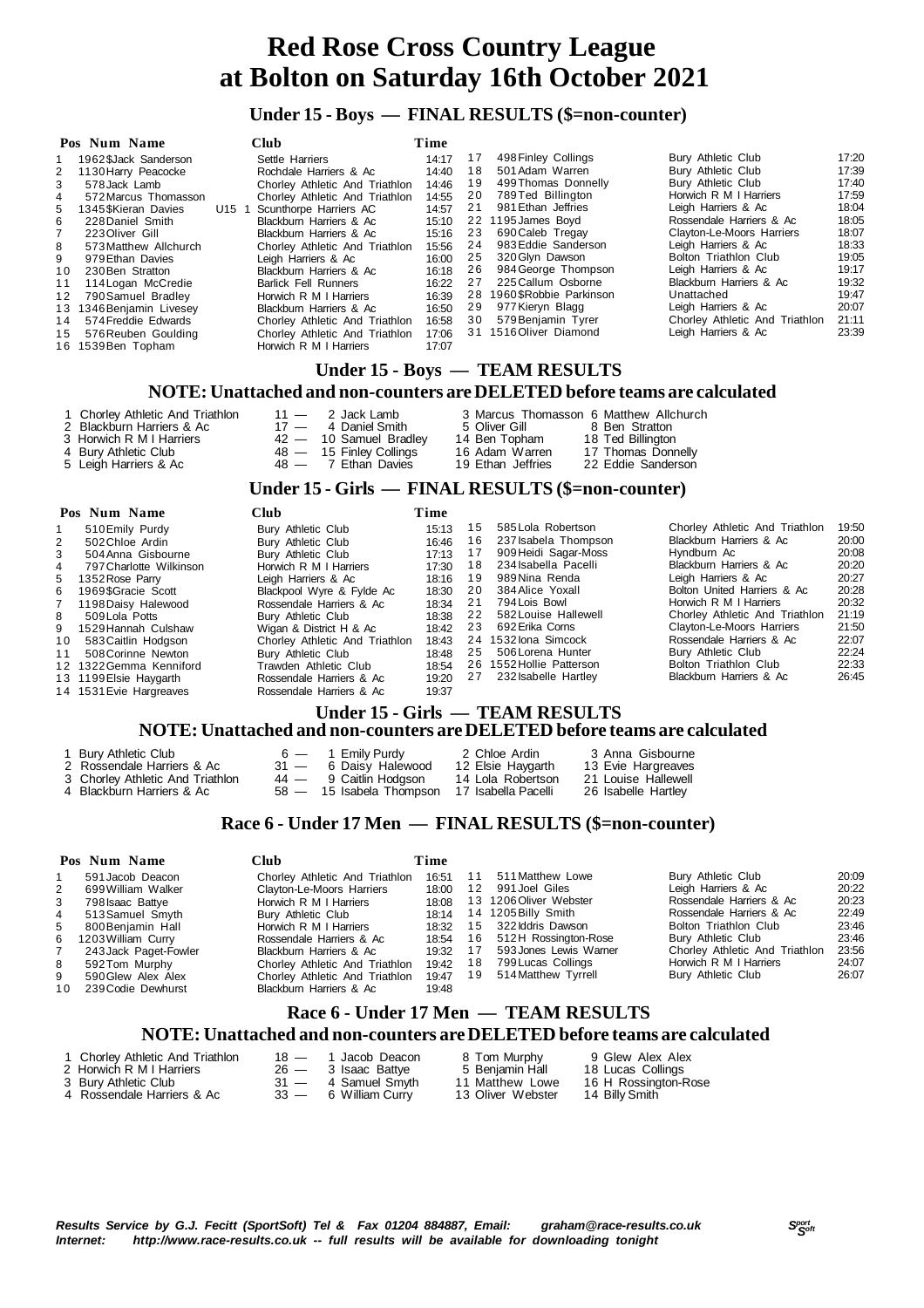#### **Race 6 - U17 Women — FINAL RESULTS (\$=non-counter)**

|   | Pos Num Name            | Club                           | Time  |      |                         |                                |       |
|---|-------------------------|--------------------------------|-------|------|-------------------------|--------------------------------|-------|
|   | 260 Abigail Stratton    | Blackburn Harriers & Ac        | 21:08 |      | 10 1350 Nieve Robinson  | Leigh Harriers & Ac            | 23:53 |
| 2 | 515 Freya Potts         | Bury Athletic Club             | 21:38 | -11  | 701 Ciara Duffy         | Clayton-Le-Moors Harriers      | 24:39 |
| 3 | 703 Sianna Smith        | Clayton-Le-Moors Harriers      | 22:00 | 12   | 598 Lara Ingram-Weston  | Chorley Athletic And Triathlon | 25:01 |
| 4 | 388 Ruby Erzan-Essien   | Bolton United Harriers & Ac    | 22:20 |      | 13 596 Amber Pilkington | Chorley Athletic And Triathlon | 25:12 |
| 5 | 996E McOnie-Lownsbrough | Leigh Harriers & Ac            | 22:23 |      | 14 1328 Lauren Fry      | Bolton Triathlon Club          | 25:54 |
| 6 | 994 Lily Edwards        | Leigh Harriers & Ac            | 22:52 | 15   | 702 Hannah Eccles       | Clayton-Le-Moors Harriers      | 26.03 |
|   | 704 Helana White        | Clayton-Le-Moors Harriers      | 23:00 | 16   | 390 Hannah Swales       | Bolton United Harriers & Ac    | 28:18 |
| 8 | 389 Lily Philbin        | Bolton United Harriers & Ac    | 23:39 | - 17 | 516 Eva Powell          | Bury Athletic Club             | 38:56 |
| 9 | 595 Megan Leigh         | Chorley Athletic And Triathlon | 23:45 |      |                         |                                |       |

#### **Race 6 - U17 Women — TEAM RESULTS**

#### **NOTE: Unattached and non-counters are DELETED before teams are calculated**

- 
- 
- 

1 Leigh Harriers & Ac 21 — 5 E McOnie-Lownsbrough6 Lily Edwards 10 Nieve Robinson<br>
2 Clayton-Le-Moors Harriers 21 — 3 Sianna Smith 7 Helana White 11 Ciara Duffy<br>
3 Bolton United Harriers & Ac 28 — 4 Ruby Erzan-Essien 8 Lil

- 2 Clayton-Le-Moors Harriers 21 3 Sianna Smith 7 Helana White 11 Ciara Duffy 3 Bolton United Harriers & Ac 28 4 Ruby Erzan-Essien 8 Lily Philbin 16 Hannah Swales
	- 34 9 Megan Leigh 12 Lara Ingram-Weston13 Amber Pilkington

#### **Race 6 - Under 20 — FINAL RESULTS (\$=non-counter)**

|                | Pos Num Name          |  | Club                                      | Time  |  |  |
|----------------|-----------------------|--|-------------------------------------------|-------|--|--|
| $\mathbf{1}$   | 607 Olivia Leigh      |  | L20 1 Chorley Athletic And Triathlon      | 22:28 |  |  |
| $2^{\circ}$    | 268 Eleesha Charnley  |  | L <sub>20</sub> 2 Blackburn Harriers & Ac | 22:36 |  |  |
| 3              | 802 Milly Lever       |  | L20 3 Horwich R M I Harriers              | 23:02 |  |  |
| $\overline{4}$ | 1133 Hanna Clough     |  | L <sub>20</sub> 4 Rochdale Harriers & Ac  | 23:48 |  |  |
| 5              | 518 Caitlyn Johnston  |  | L20 5 Bury Athletic Club                  | 24:05 |  |  |
| 6              | 707 Tanith-Jade Ellis |  | L20 6 Clayton-Le-Moors Harriers           | 27:39 |  |  |
| 7              | 1097 Luisa Shield     |  | L20 7 Ramsbottom Running Club             | 31:58 |  |  |

#### **Race 6 - Under 20 — TEAM RESULTS**

#### **No complete teams**

#### **Senior - Under 20 — FINAL RESULTS (\$=non-counter)**

|              | Pos Num Name Cat/Pos  |  | Club                                 | Time  |
|--------------|-----------------------|--|--------------------------------------|-------|
| $\mathbf{1}$ | 1208 Benjamin Kirkman |  | U20 1 Rossendale Harriers & Ac       | 35:21 |
|              | 2 1207 Joseph Hopley  |  | U20 2 Rossendale Harriers & Ac       | 37:49 |
| 3            | 423 Bilal Mazouzi     |  | U20 3 Burnley Ac                     | 37:54 |
| 4            | 1209 Kurtis Mitton    |  | U20 4 Rossendale Harriers & Ac       | 41:03 |
| 5            | 517 Jacob Allen       |  | U20 5 Bury Athletic Club             | 41:32 |
| -6           | 740 David Seddon      |  | U20 6 Darwen Dashers Rc              | 47:07 |
| 7            | 601 Joseph Chadwick   |  | U20 7 Chorley Athletic And Triathlon | 50:05 |

#### **Senior - Under 20 — TEAM RESULTS**

 **No complete teams**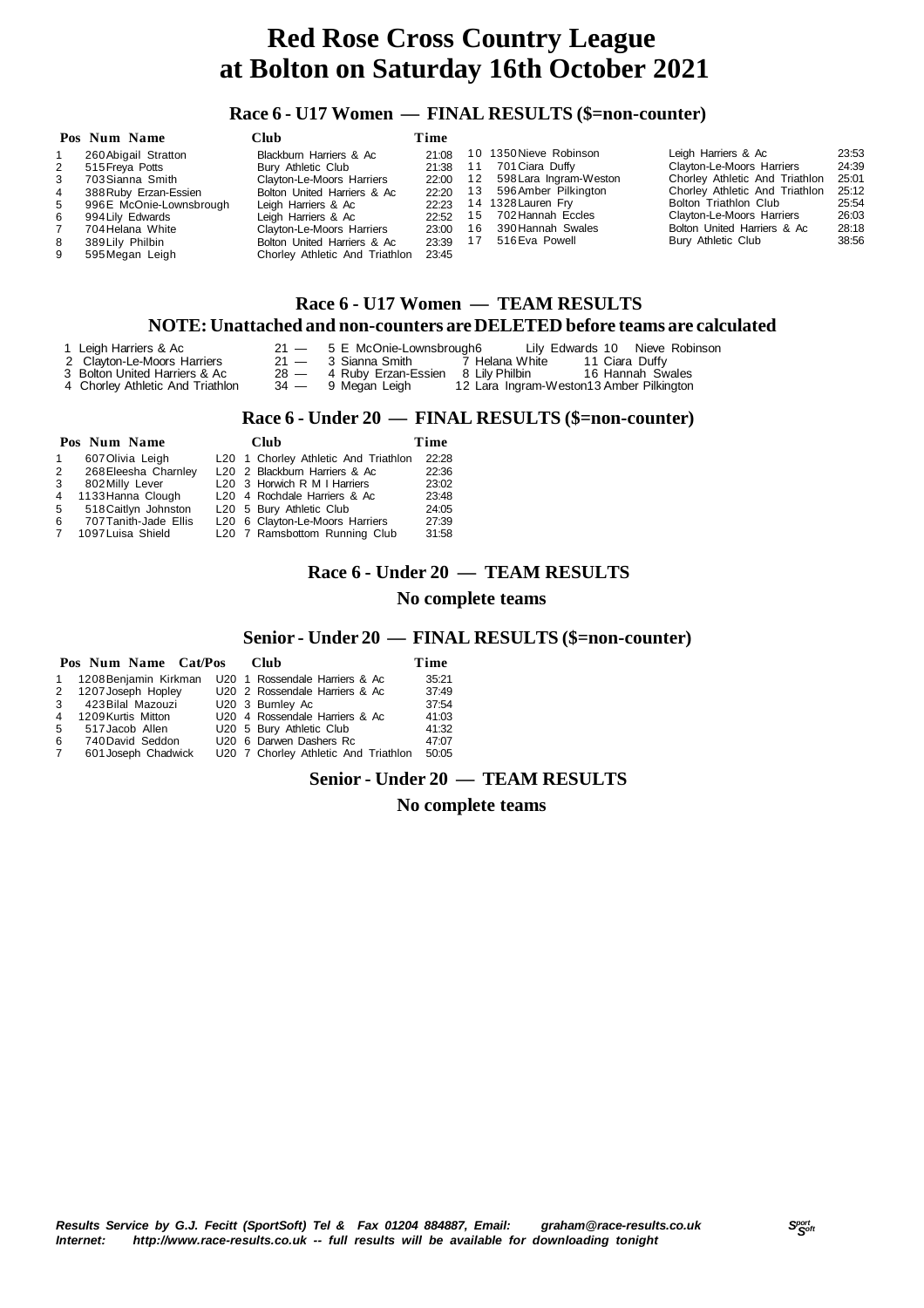#### **Race 6 - Ladies — FINAL RESULTS (\$=non-counter)**

|          | Pos Num Name Cat/Pos                            |                 | Club                                                          | Time           |          |                                                                          |    |                                            |                |
|----------|-------------------------------------------------|-----------------|---------------------------------------------------------------|----------------|----------|--------------------------------------------------------------------------|----|--------------------------------------------|----------------|
| 1        | 1964 \$Louise Hackett                           | L <sub>20</sub> | 1 Wolverhampton & Bilston                                     | 19:12          | 60       | 98Heather Driver                                                         |    | L35 8 Barlick Fell Runners                 | 27:30          |
| 2        | 453 Hannah Price                                | L.              | 2 Bury Athletic Club                                          | 19:36          | 61       | 1120 Susie Hirst                                                         |    | L4514 Rochdale Harriers & Ac               | 27:35          |
| 3        | 364 Laura Lombard                               | L40             | 1 Bolton United Harriers & Ac                                 | 20:27          | 62       | 667 Julia Rushton                                                        |    | L55 5 Clayton-Le-Moors Harriers            | 27:37          |
| 4        | 184 Joanne Nelson                               | L45             | 1 Blackburn Harriers & Ac                                     | 20:55          | 63       | 707 Tanith-Jade Ellis                                                    |    | L20 7 Clayton-Le-Moors Harriers            | 27:39          |
| 5        | 1993\$Emma McColm                               | L.              | 5 Unattached                                                  | 21:03          | 64       | 296 Jeanette Richards                                                    |    | L50 5 Blackburn Road Runners               | 27:41          |
| 6        | 450 Rachel Marshall                             |                 | L40 2 Bury Athletic Club                                      | 21:27          | 65       | 1297 Lucy Parker                                                         |    | L40 9 Trawden Athletic Club                | 27:48          |
| 7        | 1955 \$Oriel Hardman                            | L.              | 7 Unattached                                                  | 22:26          | 66       | 413 Linda O'Byrne                                                        |    | L4515 Burnden Road Runners                 | 28:02          |
| 8        | 607 Olivia Leigh                                |                 | L20 2 Chorley Athletic And Triathlon                          | 22:28          | 67       | 653 Lisa Ellis                                                           |    | L35 9 Clayton-Le-Moors Harriers            | 28:03          |
| 9        | 1089 Paula Pilling                              |                 | L45 2 Ramsbottom Running Club                                 | 22:32          | 68<br>69 | 43 Vanessa Oldham                                                        |    | L50 6 Accrington Road Runners              | 28:09<br>28:39 |
| 10       | 454 Nicola Ryan                                 |                 | L 10 Bury Athletic Club                                       | 22:35          | 70       | 1281 Samantha Barnes<br>449 Afroditi Kalambouka L50 7 Bury Athletic Club |    | L4010 Trawden Athletic Club                | 28:46          |
| 11       | 268 Eleesha Charnley                            |                 | L <sub>20</sub> 3 Blackburn Harriers & Ac                     | 22:36          | 71       | 807 Emma Guilfoyle                                                       | L. | 71 Hyndburn Ac                             | 29:04          |
| 12       | 447 Katie Geelan                                |                 | L45 3 Bury Athletic Club                                      | 22:38          | 72       | 41 Pamela McCullagh                                                      |    | L4516 Accrington Road Runners              | 29:08          |
| 13       | 537 Laura Livesey                               | L.              | 13 Chorley Athletic And Triathlon                             | 22:45          | 73       | 656 Helen Harrison                                                       |    | L50 8 Clayton-Le-Moors Harriers            | 29:17          |
| 14       | 802 Milly Lever                                 |                 | L20 4 Horwich R M I Harriers                                  | 23:02          | 74       | 80Kerry Lomas                                                            |    | L3510 Astley & Tyldesley Road Runner       | 29:26          |
| 15       | 44 Lisa Parker                                  | L40             | 3 Accrington Road Runners                                     | 23:09          | 75       | 668 Jane Ryan                                                            |    | L4011 Clayton-Le-Moors Harriers            | 29:31          |
| 16       | 1081 Alice Bernstein                            | L35             | 1 Ramsbottom Running Club                                     | 23:10          | 76       | 655 Rachel Gilmore                                                       |    | L50 9 Clayton-Le-Moors Harriers            | 29:56          |
| 17       |                                                 |                 | 32 Catherine Derbyshire L45 4 Accrington Road Runners         | 23:12          | 77       | 288 Gail Bamber                                                          |    | L4517 Blackburn Road Runners               | 30:02          |
| 18       | 34 Debbie Gowans                                |                 | L55 1 Accrington Road Runners                                 | 23:24          | 78       | 661 Jean Knightley                                                       |    | L60 5 Clayton-Le-Moors Harriers            | 30:24          |
| 19       | 1965\$Nina Pilkington                           |                 | L40 4 Wigan Phoenix                                           | 23:38          | 79       | 49Xuejun Yuan                                                            |    | L4518 Accrington Road Runners              | 30:27          |
| 20       | 186 Ellen Sagar-Hesketh L                       |                 | 20 Blackburn Harriers & Ac                                    | 23:41          | 80       | 1123 Janice Needham                                                      |    | L65 1 Rochdale Harriers & Ac               | 30:48          |
| 21       | 1133 Hanna Clough                               |                 | L20 5 Rochdale Harriers & Ac                                  | 23:48          | 81       | 78Louise Hill                                                            |    | L4012 Astley & Tyldesley Road Runner 30:54 |                |
| 22       | 448 Harriet Griffiths                           | L.              | 22 Bury Athletic Club                                         | 23:54          | 82       | 407 Chelsea Entwistle                                                    | L. | 82 Burnden Road Runners                    | 31:18          |
| 23       | 163 Rachael Ashcroft                            | L.              | 23 Blackburn Harriers & Ac                                    | 23:58          | 83       | 182 Victoria McKinlay                                                    |    | L3511 Blackburn Harriers & Ac              | 31:33          |
| 24       | 518 Caitlyn Johnston                            |                 | L20 6 Bury Athletic Club                                      | 24:05          | 84       | 1233 Amanda Richardson L5010 Royton Road Runners                         |    |                                            | 31:40          |
| 25       | 443 Harriet Butler                              | L.              | 25 Bury Athletic Club                                         | 24:09          | 85       | 659 Jane Hylands                                                         |    | L5011 Clayton-Le-Moors Harriers            | 31:42          |
| 26       | 1056 Jenny Yates                                |                 | L55 2 Radcliffe Ac                                            | 24:17          | 86       | 734 Sarah Marsden                                                        |    | L4519 Darwen Dashers Rc                    | 31:43          |
|          | 27 1121 Zara Hirst                              | L               | 27 Rochdale Harriers & Ac                                     | 24:21          | 87       | 73Lynn Boylin                                                            |    | L55 6 Astley & Tyldesley Road Runner 31:48 |                |
|          | 28 1117 Jill Barton                             |                 | L45 5 Rochdale Harriers & Ac                                  | 24:29          | 88       | 730 Linda Coffey                                                         |    | L65 2 Darwen Dashers Rc                    | 31:49          |
|          | 29 1338 Alison Mort                             |                 | L40 5 Horwich R M I Harriers                                  | 24:35          | 89       | 100 Donna Milligan                                                       |    | L3512 Barlick Fell Runners                 | 31:56          |
|          |                                                 |                 | 30 1551 Caroline Mullineaux L45 6 Bolton United Harriers & Ac | 24:36          | 90       | 1097 Luisa Shield                                                        |    | L20 8 Ramsbottom Running Club              | 31:58          |
| 31       | 938 Rachel Hodgkinson L50 1 Leigh Harriers & Ac |                 |                                                               | 24:38          | 91       | 1164 Sara Steel                                                          |    | L4013 Rossendale Harriers & Ac             | 32:05          |
| 32<br>33 | 1952\$Emma Weall                                | L.              | L40 6 Wigan Phoenix                                           | 24:40<br>24:59 |          | 92 1301 Sharon Webber                                                    |    | L4520 Trawden Athletic Club                | 32:20          |
| 34       | 416 Sarah Watton                                |                 | 33 Burnden Road Runners<br>L55 3 Horwich R M I Harriers       | 24:59          | 93       | 1230 Susan Heaney                                                        |    | L60 6 Royton Road Runners                  | 32:23          |
| 35       | 758 Suzanne Budgett                             |                 | 35 Barlick Fell Runners                                       | 25:03          |          | 94 1042 Elaine Bailey                                                    |    | L60 7 Radcliffe Ac                         | 32:26          |
| 36       | 101 Hannah Newbold<br>42 Carole Morris          | L.              | L55 4 Accrington Road Runners                                 | 25:06          |          | 95 1302 Karen Windle                                                     |    | L60 8 Trawden Athletic Club                | 32:30          |
| 37       | 1091 Jenny Salerno                              |                 | L35 2 Ramsbottom Running Club                                 | 25:08          | 96       | 761 Janet Talbot                                                         |    | L5012 Horwich R M I Harriers               | 32:39          |
| 38       | 665 Dawn Ridsdale                               | L35             | 3 Clayton-Le-Moors Harriers                                   | 25:11          |          | 97 1290 Gillian Greenwood                                                |    | L55 7 Trawden Athletic Club                | 32:50          |
| 39       | 103 Hannah Watson                               | L35             | 4 Barlick Fell Runners                                        | 25:13          |          | 98 1163 Emma Smith                                                       |    | L3513 Rossendale Harriers & Ac             | 33:03          |
| 40       | 541 Laura Murphy                                | L45             | 7 Chorley Athletic And Triathlon                              | 25:15          |          | 99 1050 Caroline Malone                                                  |    | L5013 Radcliffe Ac                         | 33:16          |
| 41       | 412 Gwen Kinloch                                |                 | L60 1 Burnden Road Runners                                    | 25:19          |          | 100 1082 Janet Crompton                                                  |    | L55 8 Ramsbottom Running Club              | 33:34          |
| 42       | 457 Susan Wheeldon-GorstL502 Bury Athletic Club |                 |                                                               | 25:27          |          | 101 1160 Carol Nicholass                                                 |    | L55 9 Rossendale Harriers & Ac             | 33:43          |
| 43       |                                                 |                 | 45 Wendy Gaynor Barrett L35 5 Accrington Road Runners         | 25:31          |          | 102 411 Liz Hopley                                                       |    | L5510 Burnden Road Runners                 | 33:59          |
| 44       | 408 Anne Ferguson                               |                 | L60 2 Burnden Road Runners                                    | 25:33          |          | 103 1080 Becky Albrow                                                    |    | L3514 Ramsbottom Running Club              | 34:13          |
| 45       | 47 Lucy Taylor                                  | L.              | 45 Accrington Road Runners                                    | 25:38          |          | 104 1054 Lucy Tetler                                                     |    | L4521 Radcliffe Ac                         | 34:22          |
| 46       | 1155 Joanne Cleaver                             |                 | L35 6 Rossendale Harriers & Ac                                | 25:44          |          | 105 1293L Hawthornthwaite                                                |    | L4014 Trawden Athletic Club                | 34:27          |
| 47       | 455 Samantha Thackrah L45 8 Bury Athletic Club  |                 |                                                               | 25:48          |          | 106 1229 Nikki Forster                                                   |    | L5014 Royton Road Runners                  | 35:46          |
| 48       | 663 Tracy Mitchell                              |                 | L45 9 Clayton-Le-Moors Harriers                               | 25:59          |          | 107 1287 Julie Carman                                                    |    | L65 3 Trawden Athletic Club                | 36:13          |
| 49       | 545 Rebecca Ward                                |                 | L35 7 Chorley Athletic And Triathlon                          | 26:02          | 108      | 652 Christine Egerton                                                    |    | L70 1 Clayton-Le-Moors Harriers            | 36:32          |
| 50       | 944 Katie Sanderson                             |                 | L4510 Leigh Harriers & Ac                                     | 26:04          |          | 109 739 Viki Walsh                                                       |    | L4015 Darwen Dashers Rc                    | 37:10          |
| 51       | 538 Jane Bowles                                 |                 | L50 3 Chorley Athletic And Triathlon                          | 26:08          |          | 110 737 Linda Smith-Egan                                                 |    | L5511 Darwen Dashers Rc                    | 37:12          |
| 52       | 362 Cherry Collison                             |                 | L4511 Bolton United Harriers & Ac                             | 26:10          |          | 111 1055 Tracy Wroe                                                      |    | L5512 Radcliffe Ac                         | 37:22          |
| 53       | 172 Lindsay Davies                              |                 | L4512 Blackburn Harriers & Ac                                 | 26:16          |          | 112 662 Christine Leathley                                               |    | L70 2 Clayton-Le-Moors Harriers            | 38:26          |
| 54       | 666 Irene Roche                                 |                 | L60 3 Clayton-Le-Moors Harriers                               | 26:19          |          | 113 451 Beverley McAuley                                                 |    | L3515 Bury Athletic Club                   | 38:56          |
| 55       | 1118 Anna Blomfield                             |                 | L60 4 Rochdale Harriers & Ac                                  | 26:30          |          | 114 673 Sharon Wilson                                                    |    | L4522 Clayton-Le-Moors Harriers            | 39:42          |
| 56       | 735 Carol Reilly                                |                 | L50 4 Darwen Dashers Rc                                       | 26:43          | 115      | 82Gill Morgan                                                            |    | L5513 Astley & Tyldesley Road Runner       | 40:23<br>40:35 |
| 57       | 35 Katharine Gregson                            |                 | L4513 Accrington Road Runners                                 | 26:48          |          | 116 646 Susan Allen                                                      |    | L60 9 Clayton-Le-Moors Harriers            | 44:44          |
| 58       | 406 Holly Craggs                                |                 | L40 7 Burnden Road Runners                                    | 26:57          |          | 117 809 Patricia Henry                                                   |    | L5514 Hyndburn Ac                          |                |
| 59       | 310 Clare Burns                                 |                 | L40 8 Bolton Triathlon Club                                   | 27:22          |          |                                                                          |    |                                            |                |

 **Race 6 - Ladies — TEAM RESULTS**

#### **NOTE: Unattached and non-counters are DELETED before teams are calculated**

| 1 Bury Athletic Club                                   | $21 -$ | 1 Hannah Price          | 4 Rachel Marshall                           | 7 Nicola Ryan                      | 9 Katie Geelan     |
|--------------------------------------------------------|--------|-------------------------|---------------------------------------------|------------------------------------|--------------------|
| 2 Blackburn Harriers & Ac                              |        | 46 - 3 Joanne Nelson    | 8 Eleesha Charnley 16 Ellen Sagar-Hesketh19 |                                    | Rachael Ashcroft   |
| 3 Accrington Road Runners                              | $72 -$ | 12 Lisa Parker          | 14 Catherine Derbyshire15                   | Debbie Gowans 31                   | Carole Morris      |
| 4 Chorley Athletic And Triathlon                       | $94 -$ | 5 Olivia Leigh          | 10 Laura Livesey                            | 35 Laura Murphy                    | 44 Rebecca Ward    |
| 5 Rochdale Harriers & Ac                               |        | $114 - 17$ Hanna Clough | 23 Zara Hirst                               | 24 Jill Barton                     | 50 Anna Blomfield  |
| 6 Ramsbottom Running Club                              |        | 136 — 6 Paula Pilling   | 13 Alice Bernstein                          | 32 Jenny Salerno                   | 85 Luisa Shield    |
| 7 Burnden Road Runners                                 |        | 156 - 28 Sarah Watton   | 36 Gwen Kinloch                             | 39 Anne Ferguson                   | 53 Holly Craggs    |
| 8 Horwich R M I Harriers                               |        | $156 - 11$ Milly Lever  | 25 Alison Mort                              | 29 Suzanne Budgett 91 Janet Talbot |                    |
| 9 Clayton-Le-Moors Harriers                            |        | 182 - 33 Dawn Ridsdale  | 43 Tracy Mitchell                           | 49 Irene Roche                     | 57 Julia Rushton   |
| 10 Barlick Fell Runners                                |        | 203 — 30 Hannah Newbold | 34 Hannah Watson                            | 55 Heather Driver                  | 84 Donna Milligan  |
| 11 Trawden Athletic Club                               |        | 301 - 60 Lucy Parker    | 64 Samantha Barnes                          | 87 Sharon Webber                   | 90 Karen Windle    |
| 12 Radcliffe Ac                                        |        | $304 - 22$ Jenny Yates  | 89 Elaine Bailey                            | 94 Caroline Malone                 | 99 Lucy Tetler     |
| 13 Rossendale Harriers & Ac                            |        | 316 - 41 Joanne Cleaver | 86 Sara Steel                               | 93 EmmaSmith                       | 96 Carol Nicholass |
| 14 Darwen Dashers Rc                                   |        | $319 - 51$ Carol Reilly | 81 Sarah Marsden                            | 83 Linda Coffey                    | 104 Viki Walsh     |
| 15 Astley & Tyldesley Road Runner 337 - 69 Kerry Lomas |        |                         | 76 Louise Hill                              | 82 Lynn Boylin                     | 110 Gill Morgan    |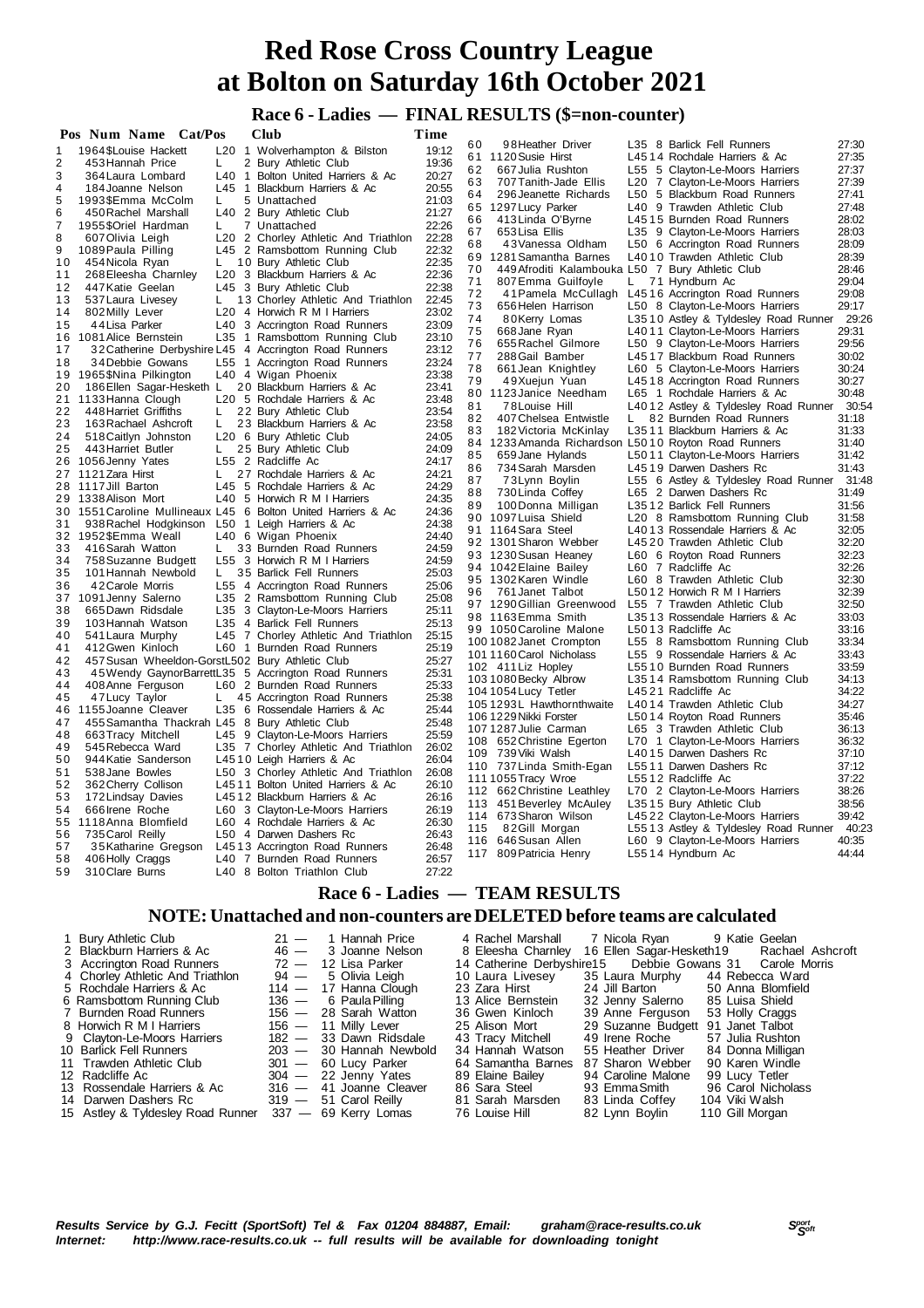## **Race 6 - Ladies (Vets) — FINAL RESULTS (\$=non-counter)**

|                | Pos Num Name Cat/Pos                            |                       | Club                                                        | Time  |    |                                                  |                                                   |       |
|----------------|-------------------------------------------------|-----------------------|-------------------------------------------------------------|-------|----|--------------------------------------------------|---------------------------------------------------|-------|
| 1              | 364 Laura Lombard                               |                       | L40 1 Bolton United Harriers & Ac                           | 20:27 |    |                                                  |                                                   |       |
| $\overline{2}$ | 184 Joanne Nelson                               | L45<br>$\overline{1}$ | Blackburn Harriers & Ac                                     | 20:55 | 49 | 1281 Samantha Barnes                             | L4010 Trawden Athletic Club                       | 28:39 |
| 3              | 450 Rachel Marshall                             | L40                   | 2 Bury Athletic Club                                        | 21:27 | 50 | 449 Afroditi Kalambouka L50 7 Bury Athletic Club |                                                   | 28:46 |
| 4              | 1089 Paula Pilling                              |                       | L45 2 Ramsbottom Running Club                               | 22:32 | 51 |                                                  | 41 Pamela McCullagh L4516 Accrington Road Runners | 29:08 |
| 5              | 447 Katie Geelan                                |                       | L45 3 Bury Athletic Club                                    | 22:38 | 52 | 656 Helen Harrison                               | L50 8 Clayton-Le-Moors Harriers                   | 29:17 |
| 6              | 44 Lisa Parker                                  |                       | L40 3 Accrington Road Runners                               | 23:09 | 53 | 80Kerry Lomas                                    | L3510 Astley & Tyldesley Road Runner 29:26        |       |
| 7              | 1081 Alice Bernstein                            | L35                   | 1 Ramsbottom Running Club                                   | 23:10 | 54 | 668 Jane Ryan                                    | L4011 Clayton-Le-Moors Harriers                   | 29:31 |
| 8              |                                                 |                       | 32 Catherine Derbyshire L45 4 Accrington Road Runners       | 23:12 | 55 | 655 Rachel Gilmore                               | L50 9 Clayton-Le-Moors Harriers                   | 29:56 |
| 9              | 34 Debbie Gowans                                | L55                   | 1 Accrington Road Runners                                   | 23:24 | 56 | 288 Gail Bamber                                  | L4517 Blackburn Road Runners                      | 30:02 |
|                | 10 1965 \$Nina Pilkington                       |                       | L40 4 Wigan Phoenix                                         | 23:38 | 57 | 661 Jean Knightley                               | L60 5 Clayton-Le-Moors Harriers                   | 30:24 |
|                | 11 1056 Jenny Yates                             |                       | L55 2 Radcliffe Ac                                          | 24:17 | 58 | 49Xuejun Yuan                                    | L4518 Accrington Road Runners                     | 30:27 |
|                | 12 1117 Jill Barton                             | L45                   | 5 Rochdale Harriers & Ac                                    | 24:29 | 59 | 1123 Janice Needham                              | L65 1 Rochdale Harriers & Ac                      | 30:48 |
|                | 13 1338 Alison Mort                             | L40                   | 5 Horwich R M I Harriers                                    | 24:35 | 60 | 78 Louise Hill                                   | L4012 Astley & Tyldesley Road Runner              | 30:54 |
|                | 14 1551 Caroline Mullineaux L45                 |                       | 6 Bolton United Harriers & Ac                               | 24:36 | 61 | 182 Victoria McKinlay                            | L3511 Blackburn Harriers & Ac                     | 31:33 |
| 15             | 938 Rachel Hodgkinson                           | L50                   | 1 Leigh Harriers & Ac                                       | 24:38 | 62 | 1233 Amanda Richardson L5010 Royton Road Runners |                                                   | 31:40 |
|                | 16 1952 \$Emma Weall                            |                       | L40 6 Wigan Phoenix                                         | 24:40 | 63 | 659 Jane Hylands                                 | L5011 Clayton-Le-Moors Harriers                   | 31:42 |
| 17             | 758 Suzanne Budgett                             |                       | L55 3 Horwich R M I Harriers                                | 24:59 | 64 | 734 Sarah Marsden                                | L4519 Darwen Dashers Rc                           | 31:43 |
| 18             | 42 Carole Morris                                |                       | L55 4 Accrington Road Runners                               | 25:06 | 65 | 73 Lynn Boylin                                   | L55 6 Astley & Tyldesley Road Runner              | 31:48 |
| 19             | 1091 Jenny Salerno                              |                       | L35 2 Ramsbottom Running Club                               | 25:08 | 66 | 730 Linda Coffey                                 | L65 2 Darwen Dashers Rc                           | 31:49 |
| 20             | 665 Dawn Ridsdale                               |                       | L35 3 Clayton-Le-Moors Harriers                             | 25:11 | 67 | 100 Donna Milligan                               | L3512 Barlick Fell Runners                        | 31:56 |
| 21             | 103 Hannah Watson                               | L35                   | 4 Barlick Fell Runners                                      | 25:13 | 68 | 1164 Sara Steel                                  | L4013 Rossendale Harriers & Ac                    | 32:05 |
| 22             | 541 Laura Murphy                                |                       | L45 7 Chorley Athletic And Triathlon                        | 25:15 |    | 69 1301 Sharon Webber                            | L4520 Trawden Athletic Club                       | 32:20 |
| 23             | 412 Gwen Kinloch                                |                       | L60 1 Burnden Road Runners                                  | 25:19 |    | 70 1230 Susan Heaney                             | L60 6 Royton Road Runners                         | 32:23 |
| 24             | 457 Susan Wheeldon-GorstL502 Bury Athletic Club |                       |                                                             | 25:27 |    | 71 1042 Elaine Bailey                            | L60 7 Radcliffe Ac                                | 32:26 |
| 25             |                                                 |                       | 45 Wendy Gaynor Barrett L35 5 Accrington Road Runners       | 25:31 |    | 72 1302 Karen Windle                             | L60 8 Trawden Athletic Club                       | 32:30 |
| 26             | 408 Anne Ferguson                               |                       | L60 2 Burnden Road Runners                                  | 25:33 | 73 | 761 Janet Talbot                                 | L5012 Horwich R M I Harriers                      | 32:39 |
|                | 27 1155 Joanne Cleaver                          |                       | L35 6 Rossendale Harriers & Ac                              | 25:44 |    | 74 1290 Gillian Greenwood                        | L55 7 Trawden Athletic Club                       | 32:50 |
| 28             | 455 Samantha Thackrah L45 8 Bury Athletic Club  |                       |                                                             | 25:48 |    | 75 1163 Emma Smith                               | L3513 Rossendale Harriers & Ac                    | 33:03 |
| 29             | 663 Tracy Mitchell                              |                       | L45 9 Clayton-Le-Moors Harriers                             | 25:59 |    | 76 1050 Caroline Malone                          | L5013 Radcliffe Ac                                | 33:16 |
| 30             | 545 Rebecca Ward                                |                       | L35 7 Chorley Athletic And Triathlon                        | 26:02 |    | 77 1082 Janet Crompton                           | L55 8 Ramsbottom Running Club                     | 33:34 |
| 31             | 944 Katie Sanderson                             |                       | L4510 Leigh Harriers & Ac                                   | 26:04 |    | 78 1160 Carol Nicholass                          | L55 9 Rossendale Harriers & Ac                    | 33:43 |
| 32             | 538 Jane Bowles                                 |                       | L50 3 Chorley Athletic And Triathlon                        | 26:08 | 79 | 411 Liz Hopley                                   | L5510 Burnden Road Runners                        | 33:59 |
| 33             | 362 Cherry Collison                             |                       | L4511 Bolton United Harriers & Ac                           | 26:10 |    | 80 1080 Becky Albrow                             | L3514 Ramsbottom Running Club                     | 34:13 |
| 34             | 172 Lindsay Davies                              |                       | L4512 Blackburn Harriers & Ac                               | 26:16 |    | 81 1054 Lucy Tetler                              | L4521 Radcliffe Ac                                | 34:22 |
| 35             | 666 Irene Roche                                 |                       | L60 3 Clayton-Le-Moors Harriers                             | 26:19 |    | 82 1293L Hawthornthwaite                         | L4014 Trawden Athletic Club                       | 34:27 |
| 36             | 1118 Anna Blomfield                             |                       | L60 4 Rochdale Harriers & Ac                                | 26:30 |    | 83 1229 Nikki Forster                            | L5014 Royton Road Runners                         | 35:46 |
| 37             | 735 Carol Reilly                                |                       | L50 4 Darwen Dashers Rc                                     | 26:43 | 84 | 1287 Julie Carman                                | L65 3 Trawden Athletic Club                       | 36:13 |
| 38             | 35 Katharine Gregson                            |                       | L4513 Accrington Road Runners                               | 26:48 | 85 | 652 Christine Egerton                            | L70 1 Clayton-Le-Moors Harriers                   | 36:32 |
| 39             | 406 Holly Craggs                                |                       | L40 7 Burnden Road Runners                                  | 26:57 | 86 | 739 Viki Walsh                                   | L4015 Darwen Dashers Rc                           | 37:10 |
| 40             | 310 Clare Burns                                 |                       | L40 8 Bolton Triathlon Club                                 | 27:22 | 87 | 737 Linda Smith-Egan                             | L5511 Darwen Dashers Rc                           | 37:12 |
| 41             | 98 Heather Driver                               | L35                   | 8 Barlick Fell Runners                                      | 27:30 | 88 | 1055 Tracy Wroe                                  | L5512 Radcliffe Ac                                | 37:22 |
|                | 42 1120 Susie Hirst                             |                       | L4514 Rochdale Harriers & Ac                                | 27:35 | 89 | 662 Christine Leathley                           | L70 2 Clayton-Le-Moors Harriers                   | 38:26 |
| 43             | 667 Julia Rushton                               |                       | L55 5 Clayton-Le-Moors Harriers                             | 27:37 | 90 | 451 Beverley McAuley                             | L3515 Bury Athletic Club                          | 38:56 |
|                |                                                 |                       |                                                             | 27:41 | 91 | 673 Sharon Wilson                                | L4522 Clayton-Le-Moors Harriers                   | 39:42 |
| 44<br>45       | 296 Jeanette Richards                           |                       | L50 5 Blackburn Road Runners<br>L40 9 Trawden Athletic Club | 27:48 | 92 | 82Gill Morgan                                    | L5513 Astley & Tyldesley Road Runner              | 40:23 |
|                | 1297 Lucy Parker                                |                       | L4515 Burnden Road Runners                                  | 28:02 | 93 | 646 Susan Allen                                  | L60 9 Clayton-Le-Moors Harriers                   | 40:35 |
| 46             | 413 Linda O'Byrne<br>653 Lisa Ellis             |                       |                                                             | 28:03 | 94 | 809 Patricia Henry                               | L5514 Hyndburn Ac                                 | 44:44 |
| 47<br>48       | 43 Vanessa Oldham                               | L35                   | 9 Clayton-Le-Moors Harriers                                 | 28:09 |    |                                                  |                                                   |       |
|                |                                                 |                       | L50 6 Accrington Road Runners                               |       |    |                                                  |                                                   |       |

#### **Race 6 - Ladies (Vets) — TEAM RESULTS**

#### **NOTE: Unattached and non-counters are DELETED before teams are calculated**

| Pos Num Name      |                             | <b>Race 6 - Vet70 — FINAL RESULTS (\$=non-counter)</b> |
|-------------------|-----------------------------|--------------------------------------------------------|
| 303 Stuart Carter | V60 1 Bolton Triathlon Club | 28:54                                                  |

*<sup>S</sup>port Results Service by G.J. Fecitt (SportSoft) Tel & Fax 01204 884887, Email: graham@race-results.co.uk <sup>S</sup>oft* http://www.race-results.co.uk -- full results will be available for downloading tonight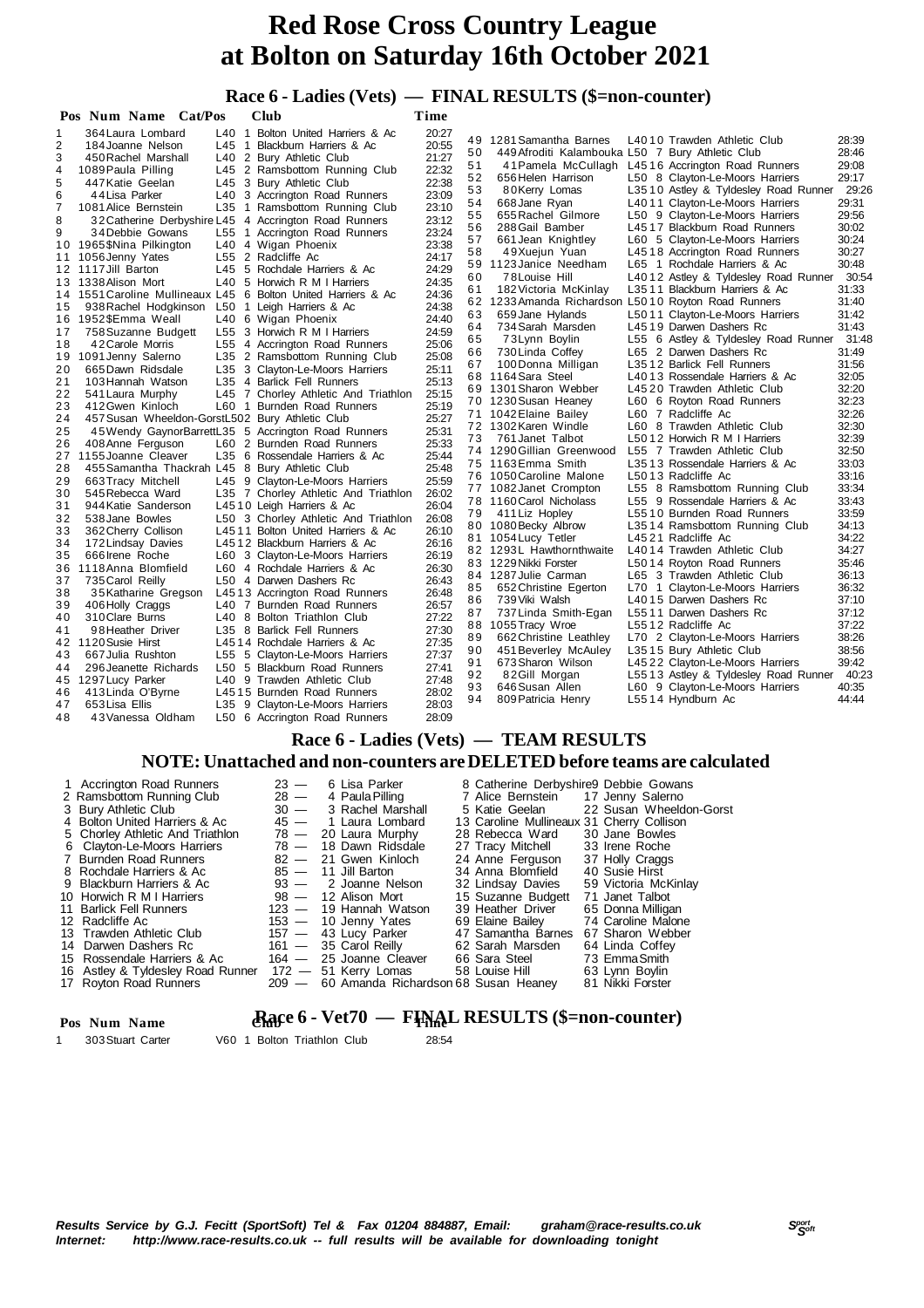#### **Senior — FINAL RESULTS (\$=non-counter)**

|    | Pos Num Name Cat/Pos                           |  | Club                                 | Time  |     |                            |                                            |         |
|----|------------------------------------------------|--|--------------------------------------|-------|-----|----------------------------|--------------------------------------------|---------|
| 1  | 152 Tim Raynes                                 |  | Blackburn Harriers & Ac              | 31:59 | 73  | 634 Kirk Lusty             | V4012 Clayton-Le-Moors Harriers            | 43:41   |
| 2  | 430 Benjamin Coop                              |  | Bury Athletic Club                   | 32:21 |     | 74 1956 \$Gary Thompson    | V60 4 Lonely Goat RC                       | 43:48   |
| 3  | 428 Joshua Birmingham                          |  | Bury Athletic Club                   | 32:31 |     | 75 1105 Alex Frost         | V50 9 Rochdale Harriers & Ac               | 43:50   |
| 4  | 130 Lawrence Fairclough                        |  | Blackburn Harriers & Ac              | 32:44 | 76  |                            | V5010 Burnden Road Runners                 | 43.53   |
| 5  | 138 Joshua Holgate                             |  | Blackburn Harriers & Ac              | 33:46 |     | 397 Pete Hopley            |                                            |         |
| 6  | 1545 Josh Cole                                 |  | Bury Athletic Club                   | 34:02 |     | 77 1992 \$Brian Hickey     | V55 7 Unattached                           | 43:57   |
| 7  | 618 Adrian Cheetham                            |  | V40 1 Clayton-Le-Moors Harriers      | 34:37 | 78  | 1343 Kevin Newall          | V4510 Horwich R M I Harriers               | 43.58   |
|    |                                                |  | V45 1 Leeds City Athletic Club       |       | 79  | 417 John Linaker           | V5011 Burnley Ac                           | 44.02   |
| 8  | 1954\$Mick Hill                                |  |                                      | 34:41 | 80  | 350 Richard Scaife         | V4511 Bolton United Harriers & Ac          | 44:19   |
| 9  | 1136 Jonathan Cleaver                          |  | V40 2 Rossendale Harriers & Ac       | 35:01 | 81  | 1032 Neil Greenhalgh       | Radcliffe Ac                               | 44:28   |
|    | 10 1544 Peter Mackrell                         |  | Clayton-Le-Moors Harriers            | 35:14 | 82  | 434 Anthony Hallahan       | V4013 Bury Athletic Club                   | 44:38   |
| 11 | 1208 Benjamin Kirkman                          |  | U20 1 Rossendale Harriers & Ac       | 35:21 | 83  | 354 Dominic Sohor          | V4512 Bolton United Harriers & Ac          | 44:49   |
|    | 12 1138 Stephen Corbishley                     |  | Rossendale Harriers & Ac             | 35:32 |     | 84 1518 Sean Spillane      | V4513 Leigh Harriers & Ac                  | 44.58   |
|    | 13 1143 Andrew Grenfell                        |  | Rossendale Harriers & Ac             | 35:34 | 85  | 1342 William Thomas        | V60 5 Burnden Road Runners                 | 45:05   |
| 14 | 157 Dominic Walton                             |  | Blackburn Harriers & Ac              | 36:03 | 86  | 27David Tomlinson          | V55 8 Accrington Road Runners              | 45:09   |
| 15 | 273 David Birtwistle                           |  | V40 3 Blackburn Road Runners         | 36:18 | 87  | 58 Neil Hughes             | V4514 Astley & Tyldesley Road Runner 45:14 |         |
| 16 | 626 Daniel Fleming                             |  | Clayton-Le-Moors Harriers            | 36:28 | 88  | 127 John Cookson           | V4515 Blackburn Harriers & Ac              | 45:16   |
| 17 | 923 Scott Hughes                               |  | V40 4 Leigh Harriers & Ac            | 36:39 | 89  | 426 Peter Barrow           | Bury Athletic Club                         | 45:20   |
| 18 | 118 Karl Billington                            |  | Blackburn Harriers & Ac              | 36:56 |     | 90 1079Lee Troughton       | V4516 Ramsbottom Running Club              | 45:32   |
| 19 | 147 Mat Nuttall                                |  | V50 1 Blackburn Harriers & Ac        | 37:22 | 91  |                            |                                            |         |
| 20 | 745 Sam Fairhurst                              |  | Horwich R M I Harriers               | 37:32 |     | 16Matthew Long             | Accrington Road Runners                    | 45:48   |
| 21 | 7 Glen Goodwin                                 |  | V55 1 Accrington Road Runners        | 37:44 |     | 92 1067 Dean Corrie        | Ramsbottom Running Club                    | 45:51   |
| 22 | 1207 Joseph Hopley                             |  | U20 2 Rossendale Harriers & Ac       | 37:49 | 93  | 135 Allan Hartley          | V4517 Blackburn Harriers & Ac              | 46:26   |
|    |                                                |  |                                      |       | 94  | 718 Richard Marsden        | Darwen Dashers Rc                          | 46:34   |
| 23 | 2 Stephen Burton                               |  | V40 5 Accrington Road Runners        | 37:53 | 95  | 1341 Andrew Smith          | V5012 Darwen Dashers Rc                    | 46:36   |
| 24 | 423 Bilal Mazouzi                              |  | U20 3 Burnley Ac                     | 37:54 | 96  | 275 John Dey               | V4518 Blackburn Road Runners               | 46:46   |
|    | 25 1262 Martin Greenwood                       |  | Trawden Athletic Club                | 37:56 |     | 97 1027 Lee Cooper         | V4014 Radcliffe Ac                         | 46:48   |
| 26 | 622 James Dunderdale                           |  | V40 6 Clayton-Le-Moors Harriers      | 38:09 | 98  | 160 Mark Wilkin            | V55 9 Blackburn Harriers & Ac              | 46:53   |
| 27 | 1991 \$Andrew Harling                          |  | V40 7 Wesham Road Runners & Ac       | 38:13 | 99  | 280 Dan Hill               | V4015 Blackburn Road Runners               | 46.54   |
| 28 | 441 Declan Tattersall                          |  | Bury Athletic Club                   | 38:13 |     | 100 740 David Seddon       | U20 6 Darwen Dashers Rc                    | 47.07   |
| 29 | 442 lan Warrington                             |  | Bury Athletic Club                   | 38:19 |     | 101 642 Stevan Tonks       | V4016 Clayton-Le-Moors Harriers            | 47:09   |
| 30 | 435 Jordan Harreld                             |  | Bury Athletic Club                   | 38:20 |     | 102 1149 Robert Quinn      | Rossendale Harriers & Ac                   | 47:12   |
| 31 | 17 James McLeod                                |  | Accrington Road Runners              | 38:25 |     | 1031148 Andrew Marsden     | V4017 Rossendale Harriers & Ac             | 47:16   |
| 32 | 437 Paul Johnston                              |  | V40 8 Bury Athletic Club             | 38:28 |     | 104 1075 Andrew Patterson  |                                            | 47:23   |
| 33 | 115 David Almond                               |  | V55 2 Blackburn Harriers & Ac        | 38:41 |     |                            | Ramsbottom Running Club                    |         |
| 34 | 1137 Michael Corbishley                        |  | Rossendale Harriers & Ac             | 38:44 |     | 105 1340 lan Swan          | Radcliffe Ac                               | 47:27   |
| 35 | 19 Graham Morris                               |  | V55 3 Accrington Road Runners        | 39:04 |     | 106 1099 lan Aitchison     | V65 1 Rochdale Harriers & Ac               | 47:33   |
| 36 | 396 Paul Duke                                  |  |                                      | 39:16 |     | 107 741 David Barnes       | V60 6 Horwich R M I Harriers               | 47:41   |
|    |                                                |  | V45 2 Burnden Road Runners           |       |     | 108 1959 \$David Hargraves | V4519 Unattached                           | 47:50   |
| 37 | 624 David Edmondson                            |  | V50 2 Clayton-Le-Moors Harriers      | 39:35 |     | 109 520 Darran Bowles      | V5013 Chorley Athletic And Triathlon       | 48:05   |
| 38 | 279 Joe Gleave                                 |  | Blackburn Road Runners               | 39:57 |     | 110 404 Tony Wall          | V60 7 Burnden Road Runners                 | 48:08   |
|    | 39 1135 Matthew Clawson                        |  | Rossendale Harriers & Ac             | 40:11 |     | 111 1076 David Shield      | V5014 Ramsbottom Running Club              | 48:10   |
| 40 | 527 Stuart Hemmings                            |  | V50 3 Chorley Athletic And Triathlon | 40:15 |     | 112 1101 John Bramwell     | V5015 Rochdale Harriers & Ac               | 48:19   |
|    | 41 1543 Curtis Holt                            |  | Clayton-Le-Moors Harriers            | 40:22 |     | 113 399 Gareth Lowe        | V4018 Burnden Road Runners                 | 48:22   |
|    | 42 1958 \$Liam Poole                           |  | Unattached                           | 40:31 |     | 114 1030 Steven Fawcett    | V4019 Radcliffe Ac                         | 48:43   |
| 43 | 930 Dave Smith                                 |  | V40 9 Leigh Harriers & Ac            | 40:37 |     | 115 1104 Norman Eames      | V70 1 Rochdale Harriers & Ac               | 49:12   |
|    | 44 1953 \$Paul Weall                           |  | V45 3 Wigan Phoenix                  | 40:43 |     | 116 333 Mark Garner        | V4520 Bolton United Harriers & Ac          | 49:16   |
| 45 | 54 Mark Collins                                |  | V45 4 Astley & Tyldesley Road Runner | 40:51 |     | 117 1041 John Wrigley      | Radcliffe Ac                               | 49:30   |
| 46 | 21 Andrew Orr                                  |  | V50 4 Accrington Road Runners        | 41:02 |     |                            |                                            |         |
|    | 47 1209 Kurtis Mitton                          |  | U20 4 Rossendale Harriers & Ac       | 41:03 |     | 118 747 Anthony Hesketh    | V70 2 Horwich R M I Harriers               | 49:33   |
| 48 | 359 Mark Wolstencroft                          |  | V55 4 Bolton United Harriers & Ac    | 41:03 | 119 | 12Martin Kerry             | V60 8 Accrington Road Runners              | 49:52   |
| 49 | 1967 SMichael O'Donnell V55 5 Preston Harriers |  |                                      | 41:11 |     | 120 601 Joseph Chadwick    | U20 7 Chorley Athletic And Triathlon       | 50:05   |
|    |                                                |  |                                      |       | 121 | 64Daryl Osborne            | Astley & Tyldesley Road Runner 50:11       |         |
|    | 50 1277 Adam Todd                              |  | Trawden Athletic Club                | 41:14 |     | 122 920 Brian Copper       | V4521 Leigh Harriers & Ac                  | 50:15   |
| 51 | 144 Daniel Maynard                             |  | Blackburn Harriers & Ac              | 41:25 |     | 123 1235 Paul Brannigan    | V5510 Todmorden Harriers                   | 50:32   |
| 52 | 517 Jacob Allen                                |  | U20 5 Bury Athletic Club             | 41:32 |     | 124 272 George Bell        | V65 2 Blackburn Road Runners               | 50:36   |
|    | 53 1111 David Parton                           |  | Rochdale Harriers & Ac               | 41:34 |     | 125 395 Neil Counsell      | V5016 Burnden Road Runners                 | 50:41   |
| 54 | 519 lan Leigh                                  |  | V45 5 Chorley Athletic And Triathlon | 41:47 |     | 126 1066 Gary Bradley      | V4522 Ramsbottom Running Club              | 50:44   |
|    | 55 1077 Richard Thatcher                       |  | Ramsbottom Running Club              | 41:54 |     | 127 14 David Kenneford     | V5017 Accrington Road Runners              | 50:56   |
| 56 | 28 Martin Wilcock                              |  | V50 5 Accrington Road Runners        | 41:56 |     | 128 1537 Mark Mort         | V4020 Horwich R M I Harriers               | 51:04   |
| 57 | 1241 Robin Tuddinham                           |  | V50 6 Todmorden Harriers             | 42:03 |     | 129 1033 Steve Hamer       | V60 9 Radcliffe Ac                         | 51:47   |
| 58 | 612 Gareth Berry                               |  | V45 6 Clayton-Le-Moors Harriers      | 42:08 |     | 130 1273 Paul Roberts      | V4523 Trawden Athletic Club                | 52:15   |
| 59 | 11 Dave Hartley                                |  | V45 7 Accrington Road Runners        | 42:10 |     |                            |                                            | 52:43   |
| 60 | 1272 Paul Needham                              |  | V50 7 Trawden Athletic Club          | 42:12 | 131 | 90Tony Duffy               | V5018 Barlick Fell Runners                 |         |
| 61 | 742 Paul Battye                                |  | V45 8 Horwich R M I Harriers         | 42:25 | 132 | 18Liam Moden               | V5511 Accrington Road Runners              | 53:05   |
|    |                                                |  |                                      |       |     | 1331972\$Sudhanshu Sharma  | Unattached                                 | 53:11   |
| 62 | 6 Paul Gallagher                               |  | V60 1 Accrington Road Runners        | 42:27 |     | 134 616 Peter Browning     | V6010 Clayton-Le-Moors Harriers            | 53:13   |
| 63 | 925 Kal Jhugroo                                |  | Leigh Harriers & Ac                  | 42:28 |     | 135 1256 John Carman       | V65 3 Trawden Athletic Club                | 53:24   |
| 64 | 334 Thomas Gore                                |  | Bolton United Harriers & Ac          | 42:31 |     | 136 1215 Mark Heaney       | V6011 Royton Road Runners                  | 53:43   |
| 65 | 1147 Mervyn Keys                               |  | V60 2 Rossendale Harriers & Ac       | 42:32 |     | 137 752 Lawrence Pinnell   | V5019 Horwich R M I Harriers               | 53:50   |
| 66 | 23 David Savage                                |  | V4010 Accrington Road Runners        | 42:34 |     | 138 405 Andrew Warburton   | V6012 Burnden Road Runners                 | 55:16   |
| 67 | 635 Kieron Mitchell                            |  | V45 9 Clayton-Le-Moors Harriers      | 42:45 | 139 | 1 Tom Sattrick             | V6013 Accrington Road Runners              | 55:33   |
| 68 | 919 Martin Conroy                              |  | V50 8 Leigh Harriers & Ac            | 43:13 | 140 | 63Ian Newcombe             | V6014 Astley & Tyldesley Road Runner 56:25 |         |
| 69 | 746 Douglas Fleming                            |  | V60 3 Horwich R M I Harriers         | 43:29 |     | 141 1261 David Greenwood   | V5512 Trawden Athletic Club                | 1:00:52 |
| 70 | 15 Joe Lambert                                 |  | Accrington Road Runners              | 43:30 |     | 142 751 John Parker        | V80 1 Horwich R M I Harriers               | 1:06:09 |
| 71 | 309 Andy Taylor                                |  | V4011 Bolton Triathlon Club          | 43:33 |     |                            |                                            |         |
| 72 | 26 Michael Toman                               |  | V55 6 Accrington Road Runners        | 43:35 |     |                            |                                            |         |